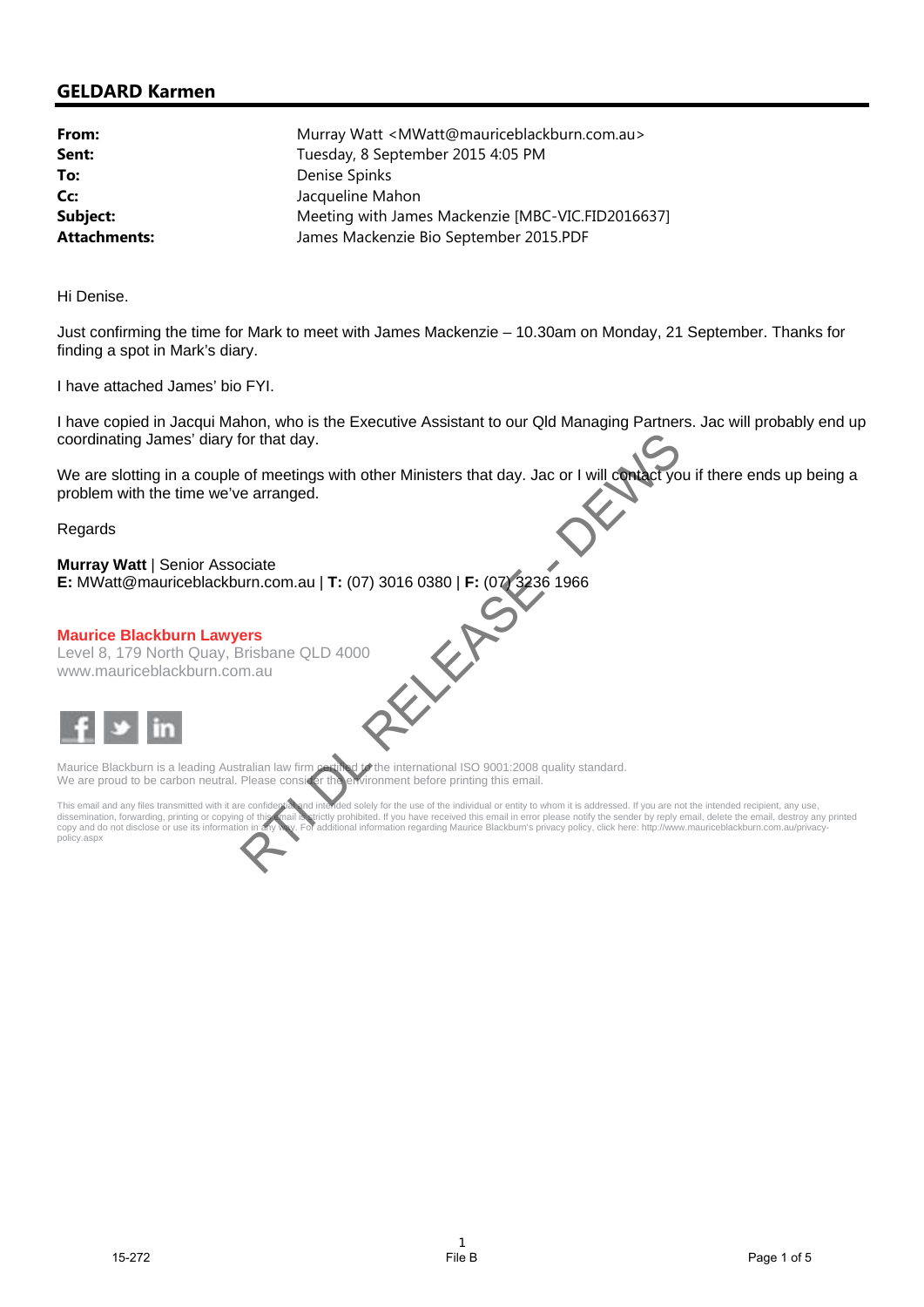## **GELDARD Karmen**

| From:    | Denise Spinks <denise.spinks@ministerial.gld.gov.au></denise.spinks@ministerial.gld.gov.au> |
|----------|---------------------------------------------------------------------------------------------|
| Sent:    | Sunday, 20 September 2015 3:28 PM                                                           |
| To:      | 'Murray Watt'                                                                               |
| Cc:      | 'Jacqueline Mahon'                                                                          |
| Subject: | RE: Meeting with James Mackenzie [MBC-VIC.FID2016637]                                       |

Just confirming again, we are ok for 10.30 in the morning. Attendees was our end will be the Minister and myself. Regards, Denise



#### **Denise Spinks** Chief of Staff

Office of the Minister for Main Roads, Road Safety and Ports<br>Minister for Energy and Water Supply<br>P 07 3719 7309490 Personal Information<br>Capital Hill Building 85 George Street Brisbane QLD 4000<br>PO Box 15185 City East QLD 4 Minister for Energy and Water Supply---------------------------------------------------------------------------------------------------------------------------------------------

P 07 3719 730049M Personal Information Capital Hill Building 85 George Street Brisbane QLD 4000 PO Box 15185 City East QLD 4002

**From:** Murray Watt [mailto:MWatt@mauriceblackburn.com.au] **Sent:** Tuesday, 8 September 2015 4:05 PM **To:** Denise Spinks <Denise.Spinks@ministerial.qld.gov.au> **Cc:** Jacqueline Mahon <JMahon@mauriceblackburn.com.a **Subject:** Meeting with James Mackenzie [MBC‐VIC.FID2016637] The method of the Minister for Kalain Roads, Road Siely and Ports<br>
The method of the Minister for Energy and Water Sieply<br> **Example 30** The method counter of Energy and Water Sieply<br> **Example 2** Distance 2 (19.400)<br> **Examp** 

Hi Denise.

Just confirming the time for Mark to meet with James Mackenzie – 10.30am on Monday, 21 September. Thanks for finding a spot in Mark's diary.

I have attached James' bio FYI.

I have copied in Jacqui Mahon, who is the Executive Assistant to our Qld Managing Partners. Jac will probably end up coordinating James' diary for that day.

We are slotting in a couple of meetings with other Ministers that day. Jac or I will contact you if there ends up being a problem with the time we've arranged.

## **Regards**

**Murray Watt** | Senior Associate **E:** MWatt@mauriceblackburn.com.au | **T:** (07) 3016 0380 | **F:** (07) 3236 1966

## **Maurice Blackburn Lawyers**

Level 8, 179 North Quay, Brisbane QLD 4000 www.mauriceblackburn.com.au



Maurice Blackburn is a leading Australian law firm certified to the international ISO 9001:2008 quality standard. We are proud to be carbon neutral. Please consider the environment before printing this email.

This email and any files transmitted with it are confidential and intended solely for the use of the individual or entity to whom it is addressed. If you are not the intended recipient, any use,<br>dissemination, forwarding,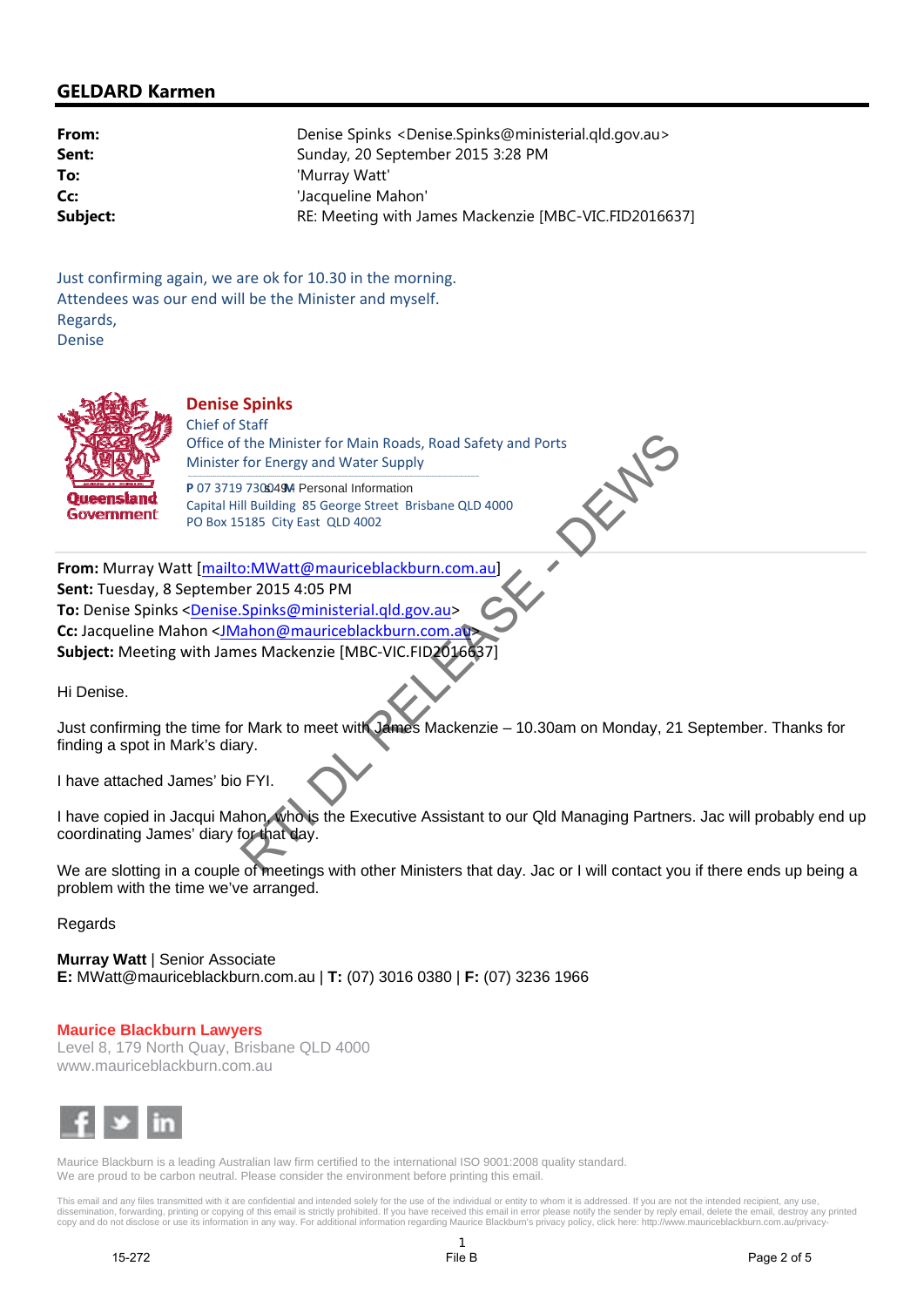**15-27 PAGE 15-27 PAGE 15-27** PAGE 15-27<br>15-27<br>15-27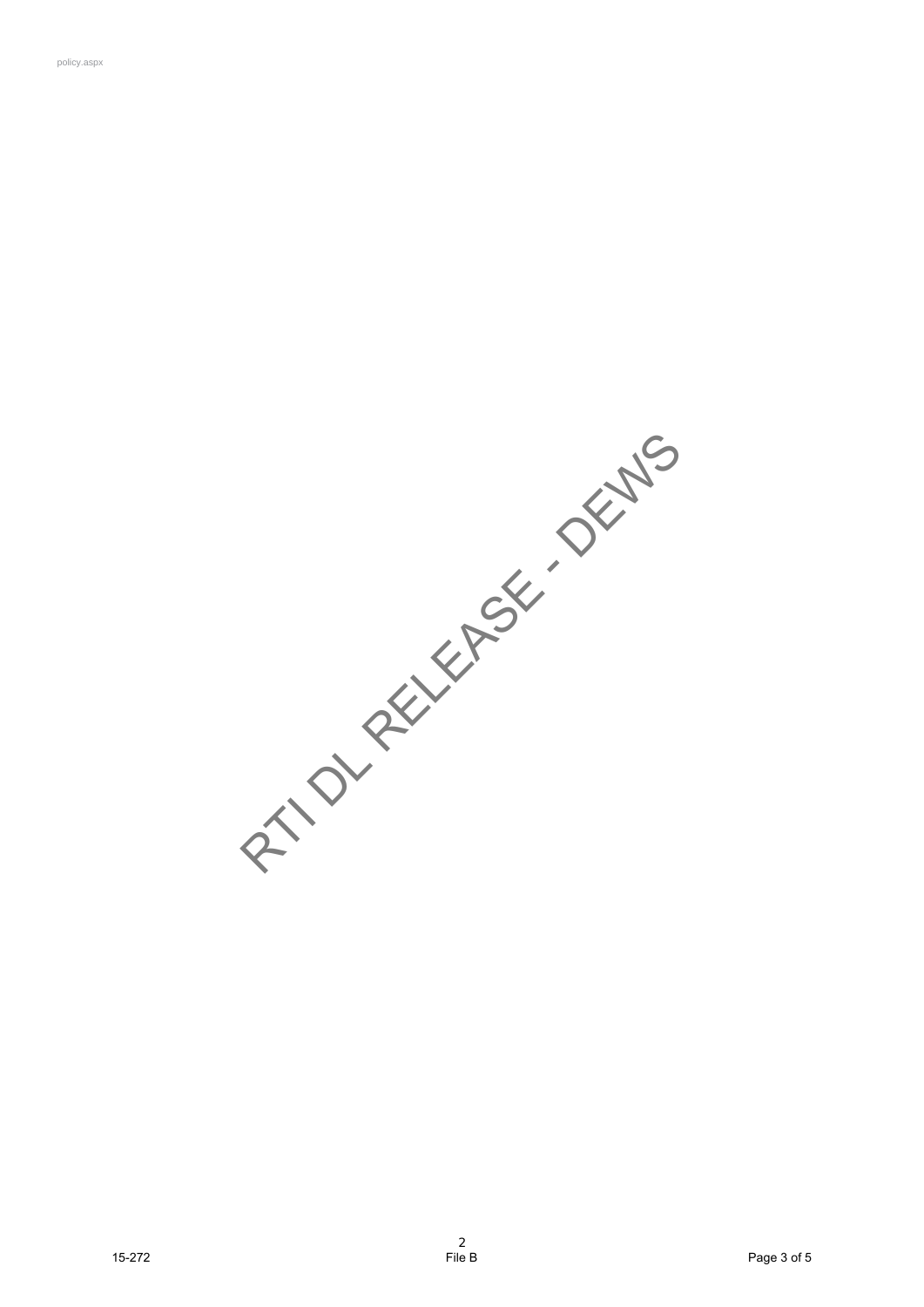## **GELDARD Karmen**

| From:               | Murray Watt < MWatt@mauriceblackburn.com.au>          |
|---------------------|-------------------------------------------------------|
| Sent:               | Sunday, 20 September 2015 8:26 PM                     |
| To:                 | Denise Spinks                                         |
| Subject:            | Re: Meeting with James Mackenzie [MBC-VIC.FID2016637] |
| <b>Attachments:</b> | image003.jpg; image004.jpg                            |

Great ‐ I will attend with James. See you then.

On 20 Sep 2015, at 3:28 pm, Denise Spinks <Denise.Spinks@ministerial.qld.gov.au> wrote:

Just confirming again, we are ok for 10.30 in the morning. Regards, Denise

Attendees was our end will be the Minister and myself.<br>
Regards,<br>
Denise<br>
<br>
Simage002.png>**Denise Spinks**<br>
Chief of Staff<br>
Office of the Minister for Main Roads<br>
Minister for Energy and W<sup>2+-</sup><br>
P 07 3719 7300<br>
Capit <image002.png>**Denise Spinks** Chief of Staff Office of the Minister for Main Roads, Road Safety and Ports Minister for Energy and Water Supply---------------------------------------------------------------------------------------------------------------------------------------------

P 07 3719 7300<sub>S</sub>.49 - Personal Information Capital Hill Building 85 George Street Brisbane QLD 4000 PO Box 15185 City East QLD 4002

**From:** Murray Watt [mailto:MWatt@mauriceblackburn.com.au] Sent: Tuesday, 8 September 2015 4:05 **To:** Denise Spinks <Denise.Spinks@ministerial.qld.gov.au> **Cc:** Jacqueline Mahon <JMahon@mauriceblackburn.com.au> **Subject:** Meeting with James Mackenzie [MBC‐VIC.FID2016637] Regards<br>
Realise<br>
Chief et Staff<br>
chief et Staff<br>
Chief et Staff<br>
Chief et Staff<br>
Chief et Staff<br>
Minister for Energy and Water Supply<br>
Minister for Energy and Water Supply<br>
Minister for Energy and Water Supply<br>
Minister o

Hi Denise.

Just confirming the time for Mark to meet with James Mackenzie – 10.30am on Monday, 21 September. Thanks for finding a spot in Mark's diary.

I have attached James' bio FYI.

I have copied in Jacqui Mahon, who is the Executive Assistant to our Qld Managing Partners. Jac will probably end up coordinating James' diary for that day.

We are slotting in a couple of meetings with other Ministers that day. Jac or I will contact you if there ends up being a problem with the time we've arranged.

Regards

**Murray Watt** | Senior Associate

**E:** MWatt@mauriceblackburn.com.au | **T:** (07) 3016 0380 | **F:** (07) 3236 1966

**Maurice Blackburn Lawyers** Level 8, 179 North Quay, Brisbane QLD 4000 www.mauriceblackburn.com.au